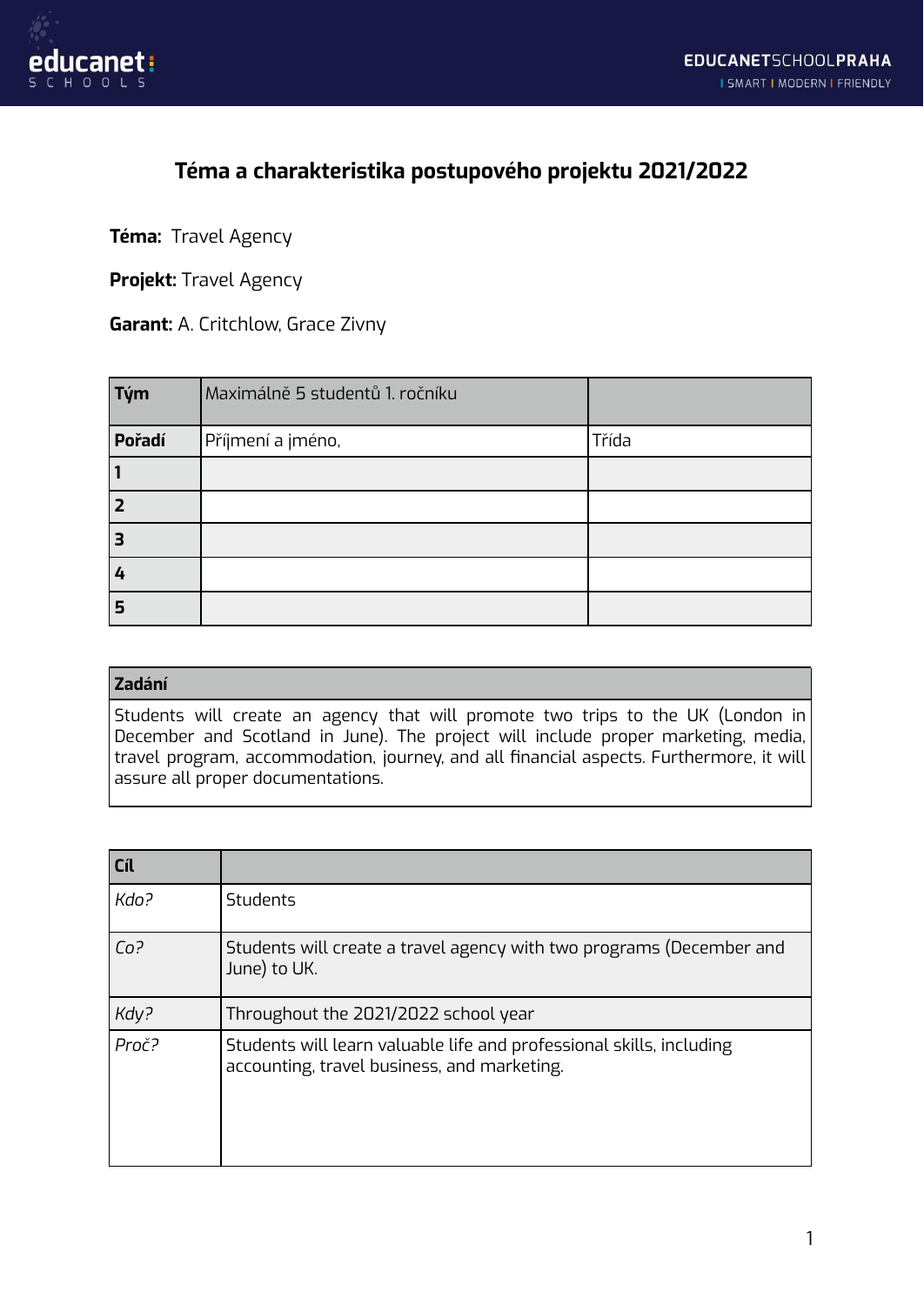I SMART I MODERN I FRIENDLY

| Jak?                | set dates and locations<br>2. create a web / social media and posters<br>3. create travel program (include accommodation and journey)<br>4. in the even the trip takes place, create an appropriate output from<br>the trip - video etc.<br>5. market the trips and convince students to go. |
|---------------------|----------------------------------------------------------------------------------------------------------------------------------------------------------------------------------------------------------------------------------------------------------------------------------------------|
| Průřezová<br>témata | Travel / English                                                                                                                                                                                                                                                                             |

| Jednotlivé úkoly |                                                                                                                                                                                                                                                                                                                  |
|------------------|------------------------------------------------------------------------------------------------------------------------------------------------------------------------------------------------------------------------------------------------------------------------------------------------------------------|
| 1. Plánování     | Students will create a travel agency with two programs<br>(December and June) to UK.                                                                                                                                                                                                                             |
| 2. Aplikace      | 6. set dates and locations (2 trips)<br>7. create a web / social media and posters<br>create travel program (include accommodation and<br>8.<br>journey)<br>9. in the even the trip takes place, create an appropriate<br>output from the trip - video etc.<br>10. market the trips and convince students to go. |
| 3. Výstup        | Present both the final product and the creative process                                                                                                                                                                                                                                                          |

| Pedagogický     |  |
|-----------------|--|
| dohled / garant |  |